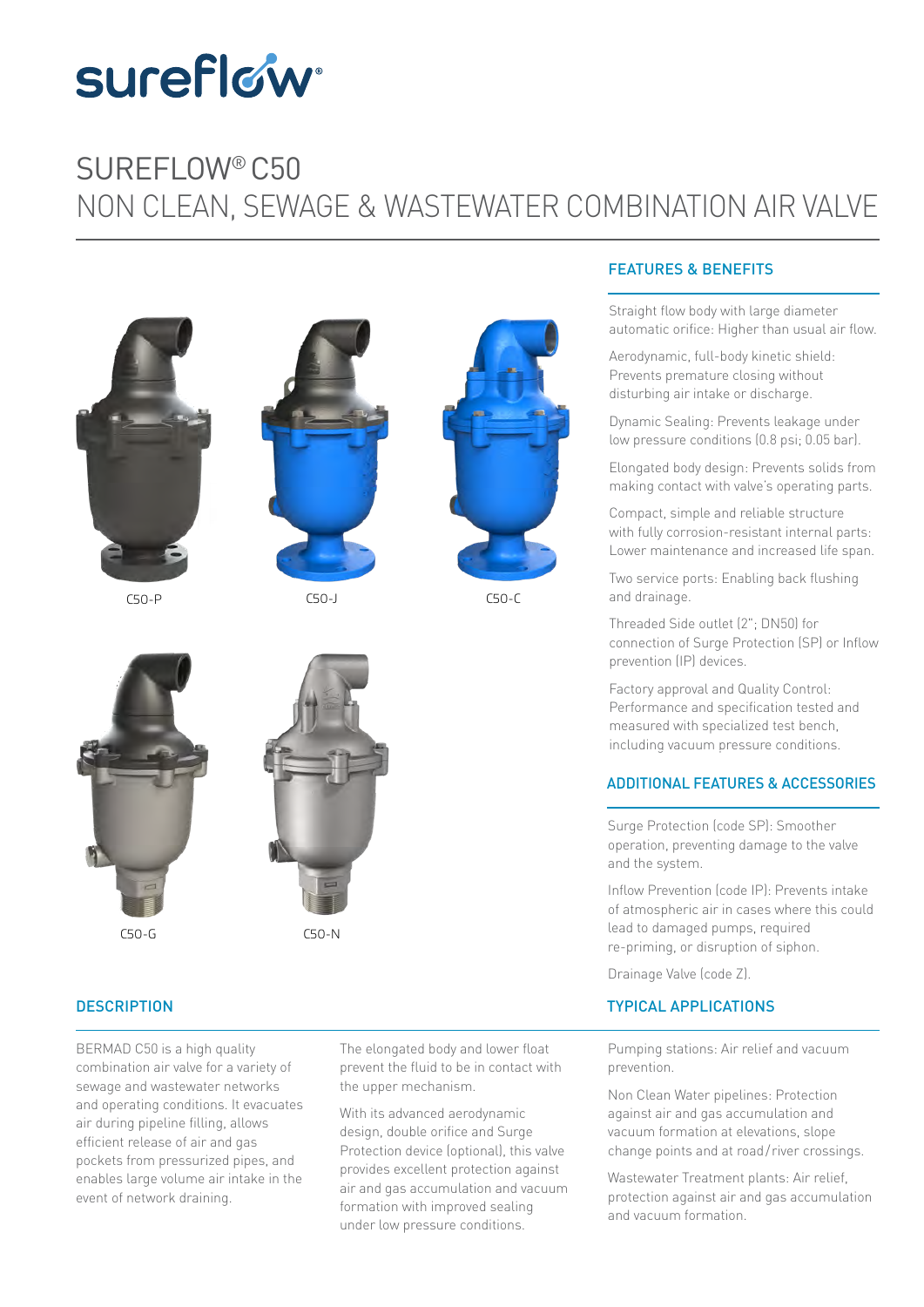# SUREFLOW® C50 NON CLEAN, SEWAGE & WASTEWATER COMBINATION AIR VALVE

#### INLET AND OUTLET CONNECTIONS

#### Inlets:

Glass-reinforced Nylon Body (C50-P): male threaded 2-3"; DN50-80, flanged 2-4"; DN50-100

Ductile Iron Body (C50-C, C50-J): male threaded 2"; DN50, flanged 2-3"; DN50-80

Stainless Steel Body (C50-G, C50-N): male threaded 2-3"; DN50-80, flanged 2-3"; DN50-80

Outlets: Sideways, female threaded 2"; DN50

#### OPERATIONAL DATA

Pressure Rating: 150 psi; ISO PN10 (C50-P), 230 psi; ISO PN16 (C50-C, C50-J, C50-G, C50-N)

Minimum operating pressure: 0.8 psi; 0.05 bar

Maximum operating pressure: 150 psi; 10 bar (C50-P), 230 psi; 16 bar (C50-C, C50-J, C50-G, C50-N)

Media and operating temperature: Water, 33-140°F; 1-60°C

#### **MATERIALS**

Body, Neck and Cover: Glass-Reinforced Nylon (C50-P) Ductile Iron (C50-C) Stainless Steel 316 (C50-N)

Ductile Iron body with Glass-reinforced Nylon neck and cover (C50-J)

Stainless Steel 316 body with Glass-reinforced Nylon neck and cover (C50-G)

50

100<br>Pipeline F

Pipeline Pressure (PSI)

Pressure (PSI)

150

200

Upper Float Assembly: Polypropylene, Glass-Reinforced Nylon.

Lower Float Assembly: Polypropylene, Optional – Stainless Steel 316.

Float Rod: Stainless Steel 316

Elastomers: EPDM, NBR. Optional – Viton.

Coating of Ductile Iron: Fusion Bonded Epoxy

#### ORIFICES SPECIFICATION

| Inlet        | <b>Automatic Orifice</b> |                 | <b>Kinetic Orifice</b> |                    | <b>Surge Protection</b> |                   |
|--------------|--------------------------|-----------------|------------------------|--------------------|-------------------------|-------------------|
| <b>Sizes</b> | Area                     | <b>Diameter</b> | Area                   | Number of<br>holes | <b>Hole Diameter</b>    | <b>Total Area</b> |
| Inch         | Sq inch                  | inch            | Sq inch                |                    | inch                    | Sq inch           |
| mm           | Sq mm                    | mm              | Sq mm                  | $- -$              | mm                      | Sq mm             |
| $2" - 4"$    | 0.019                    | 1.772           | 2.465                  |                    | 0.157                   | 0.078             |
| DN50-DN100   | 12.2                     | 45.0            | 1,590                  | 4                  | 4                       | 50                |

#### AIR FLOW PERFORMANCE CHARTS



Air relief and intake charts are based on actual measurements, measured in Bermad Air Flow test bench, according to EN-1074/4 standard and refer to Side outlet. Use Bermad Air software for optimized Sizing & Positioning of Air Valves.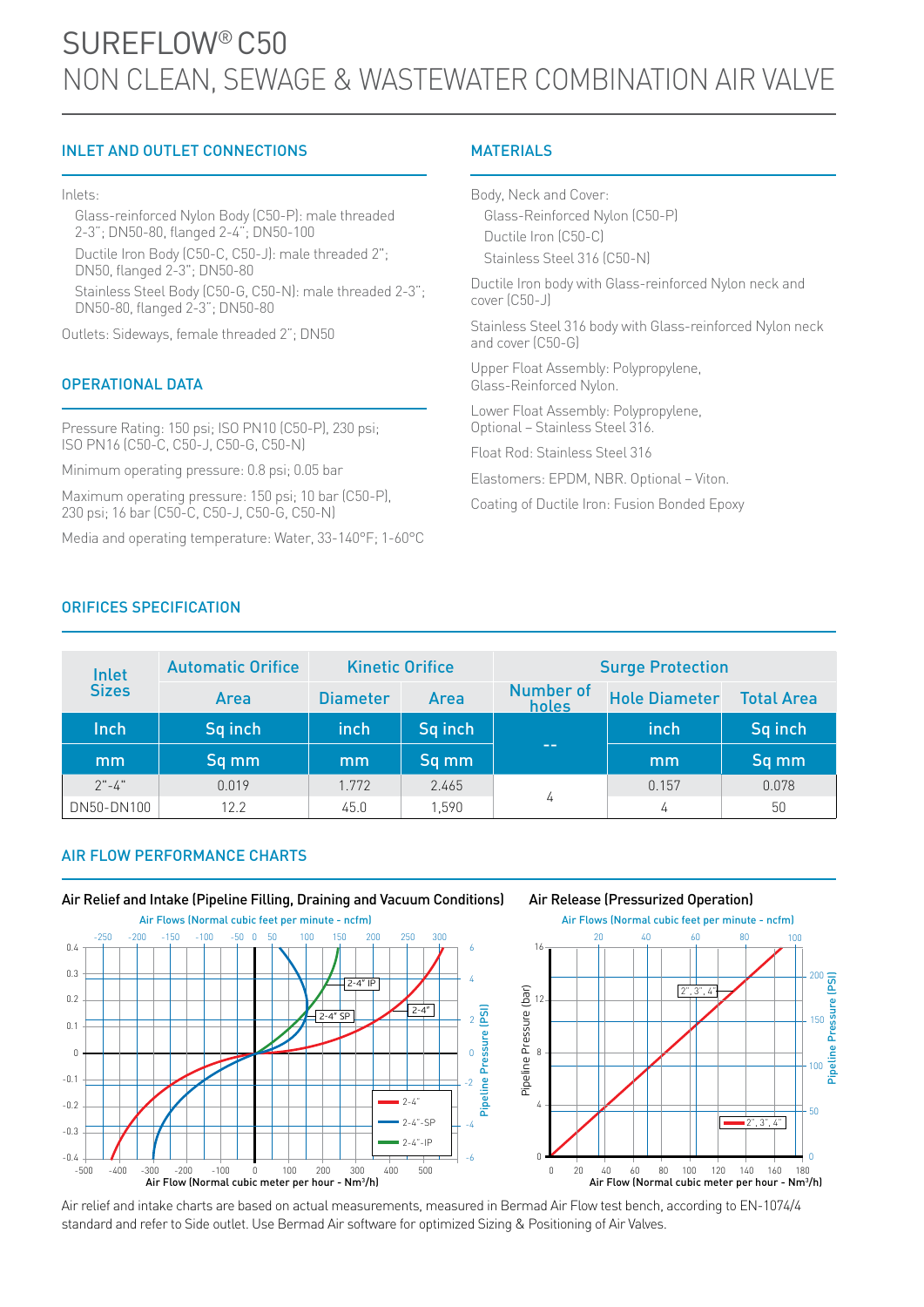# SUREFLOW® C50 NON CLEAN, SEWAGE & WASTEWATER COMBINATION AIR VALVE

#### CUTAWAY - GLASS-REINFORCED NYLON BODY (C50-P)



#### CUTAWAY - STAINLESS STEEL BODY (C50-N)





Surge Protection (code C50-SP)



Inflow Prevention (code C50-IP)



Extension with downwards outlet